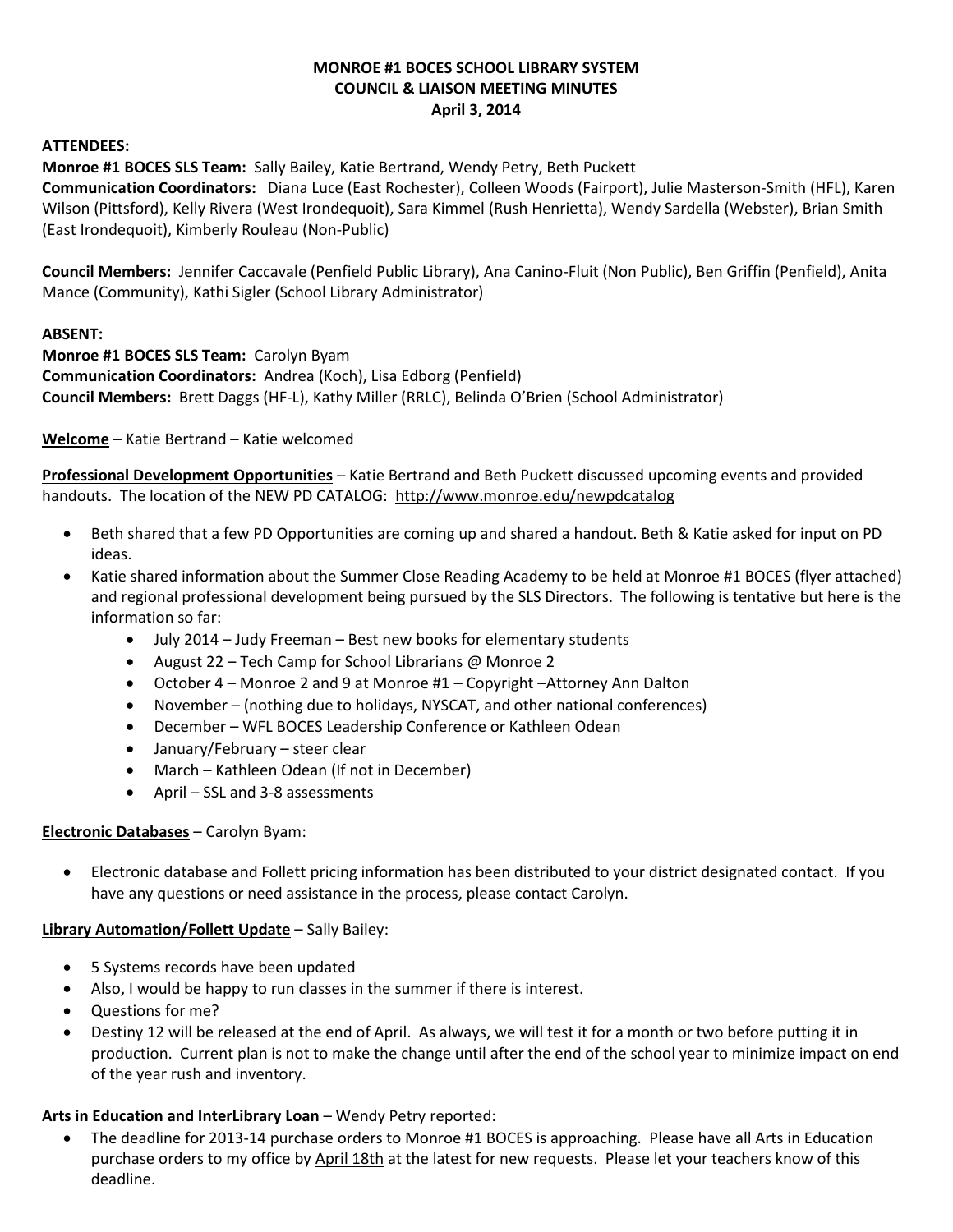- The deadline for all InterLibrary Loan requests from public or college libraries must be received prior to the first week in May (unless the item is to be used over the summer).
- Please let me know of any authors you would like included for school visits through Celebrities In the Schools for next year.
- Also, a reminder to teachers and librarians to fill out evaluations on-line after an event at the AIE website, [Arts in](https://spreadsheets.google.com/spreadsheet/viewform?formkey=dE1TVUpBc0xWSUs1bjlLd05fWFlPY0E6MQ&theme=0AX42CRMsmRFbUy1hMWQ3Y2YyMC00ZjczLTQ1MjgtYmQ3My1hMjZkNTdmODJjODg&ifq)  [Education Evaluation.](https://spreadsheets.google.com/spreadsheet/viewform?formkey=dE1TVUpBc0xWSUs1bjlLd05fWFlPY0E6MQ&theme=0AX42CRMsmRFbUy1hMWQ3Y2YyMC00ZjczLTQ1MjgtYmQ3My1hMjZkNTdmODJjODg&ifq)

**RRLC Report** – Kathy Miller (written report attached) we need to see if Kathy has one to share

**SLS Director's Report** – Katie Bertrand reported on the following:

- Mini-Grants 2013-14 <http://www.monroe.edu/webpages/sls/minigrant.cfm> All grants are complete and payment completed or in process. Thanks to all for submitting claims in a timely manner. The committee will meet in May to review the application and set timeline for 2014-15.
- OverDrive Fairport and Penfield (Bay Trail) are developing OverDrive Advantage Collections. This is an option for all districts in the Instructional MultiMedia CoSer. Please contact Katie if you are interested in exploring this.
- NYSED Updates
	- $\circ$  Regents Research Paper This is not being pursued at this time. The Board of Regents will be looking at this as part of a larger examination of graduation requirements and multiple pathways to graduation, hopefully in the fall of 2014.
	- o State Budget Thanks to a strong advocacy effort spearheaded by NYLA library, funding was increased by \$5 Million over Governor Cuomo's **proposed** budget (which included a \$4 Million cut), resulting in a net increase of \$1 Million over last year. While this was less than hoped for and still far below the funding mandated in regulation, we are grateful for the increase, which should be about 1% for our School Library System. Thank you to those who supported the advocacy effort by expressing your opinion to your elected representatives. The state budget also included some changes to other Common Core/Race to the Top related initiatives which are summarized in the handout provided.
	- o I was able to attend the February EngageNY Network Training Institute for ELA 9-12 in Albany which focused on 9-12 ELA including the Curriculum Modules related to Research. I will also be attending the May NTI 3-8 ELA sessions which again focus the Curriculum Modules related to Research. We will be developing related workshops for School Librarians based on this learning.
- Regional Updates
	- o A new SLS director has been appointed at Wayne Finger Lakes BOCES, replacing Judy Marsh. She is Katherine Hammell and she will start on Monday, April 7.
	- o Congratulations to Jen (McLaughlin) Cannell, your former SLS director who was recently appointed as the SLS Director at Questar BOCES in the Albany area.
	- o Congratulations to Colleen Sedowski, SLS Director for Rochester City Schools, who was recently appointed to a five year term on the Regent's Advisory Committee on Libraries (RAC).
	- o A tentative SLS council and communications meeting schedule was proposed (see the bottom of this document) for review. These dates will be finalized at our May meeting. The group decided to meet in room 1B at 15 Linden Park next year.

# **Around the Table** – Everyone

- Beth Puckett Teen Book Festival (TBF) is just around the corner. Beth shared posters and pamphlets.
- Sally Bailey Sally announced that she is going to be a grandmother this summer. Welcome to Sophia and congratulations to grandma!
- Kim Rouleau Mercy The school is abandoning the Common Core and focusing on Inquiry and Research